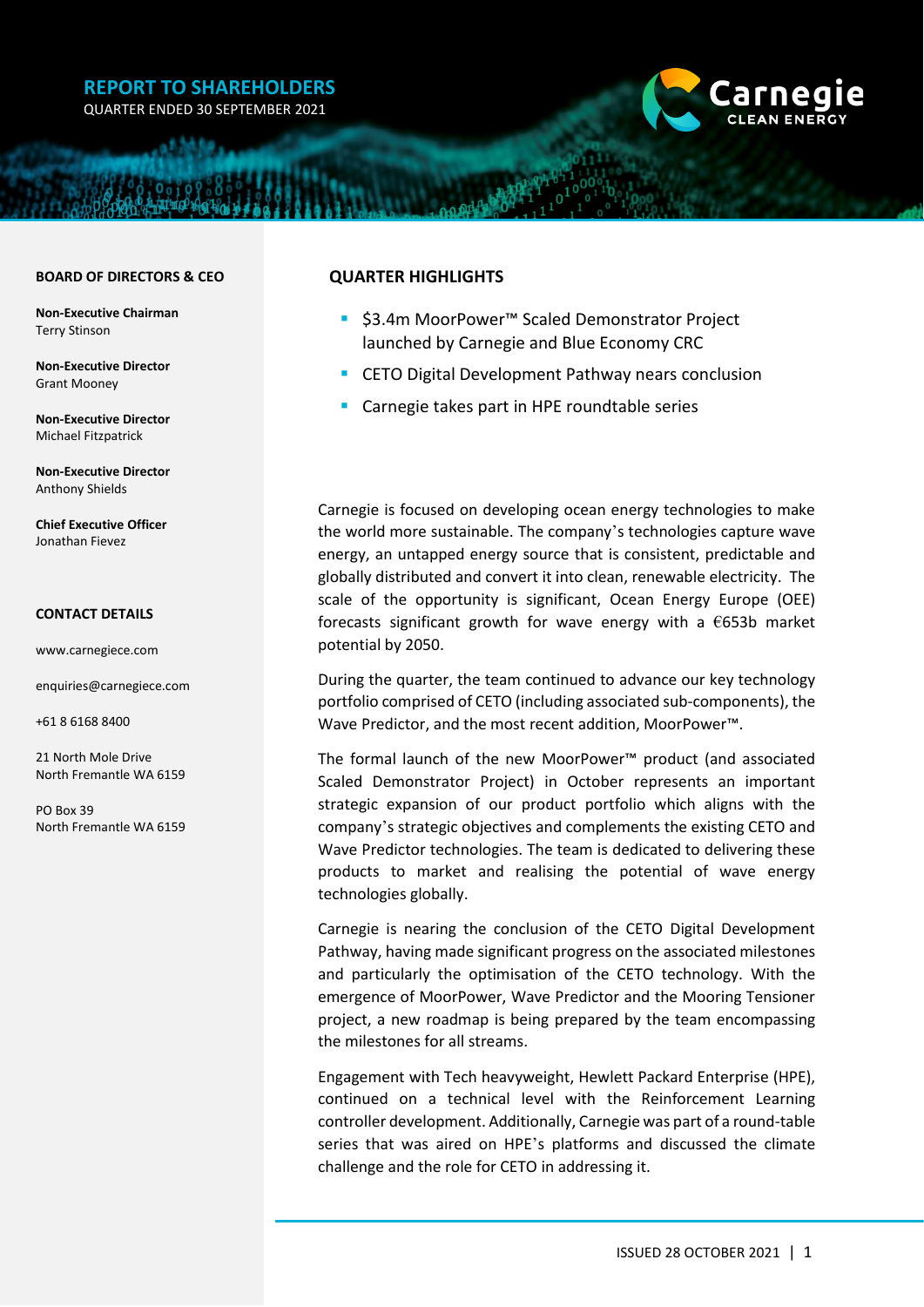#### **REPORT TO SHAREHOLDERS** QUARTER ENDED 30 SEPTEMBER 2021



### **PRODUCTS**

#### **CETO**

During the quarter, the team progressed the CETO Digital Development Pathway, an internal project intended to optimise CETO performance and cost.

Recent efforts include bringing together findings of the key innovation streams (advanced control, power take-off and optimised hydrodynamics) to demonstrate how these improvements combined can deliver an optimised CETO that meets our commercialisation targets for cost at scale. As with wind and solar, the ability to be competitive in the future market will rely on the ability to scale.



*The CETO technology*

The Digital Development work has included internal simulations using Carnegie's proprietary tool sets, iterative design optimisations, integration with outcomes from collaborations such as with HPE on the RL controller, and engagement with suppliers. Asthe team wraps up the Digital Development activities over the coming months, Carnegie will be launching an expanded roadmap that includes the pathway to validate and deliver our optimised CETO and our new strategic spin-off products, MoorPower™ and the Wave Predictor.

As the world increases efforts to combat climate change, new opportunities are emerging with industry and governments to partner on projects. Carnegie continues to seek the opportunities that offer capital efficient support to advance CETO and spin-off developments.

#### **MoorPower**

In October, Carnegie launched the MoorPower™ Scaled Demonstrator project in conjunction with prominent research institute, the Blue Economy Cooperative Research Centre (Blue Economy CRC). Award of the funding and the calibre of partners is indicative of the commercial and technical merit of the technology.

MoorPower™ is a CETO derived wave energy product designed for moored vessels and offers a solution to the challenge of securing clean and reliable energy for offshore activities, reducing reliance on diesel generation. The initial target



*Impression of the MoorPower™ system aboard a feeder barge*

market for MoorPower™ is offshore vessels such as feeding barges for the aquaculture sector, but the future market is broader and includes the many other offshore operations that require energy.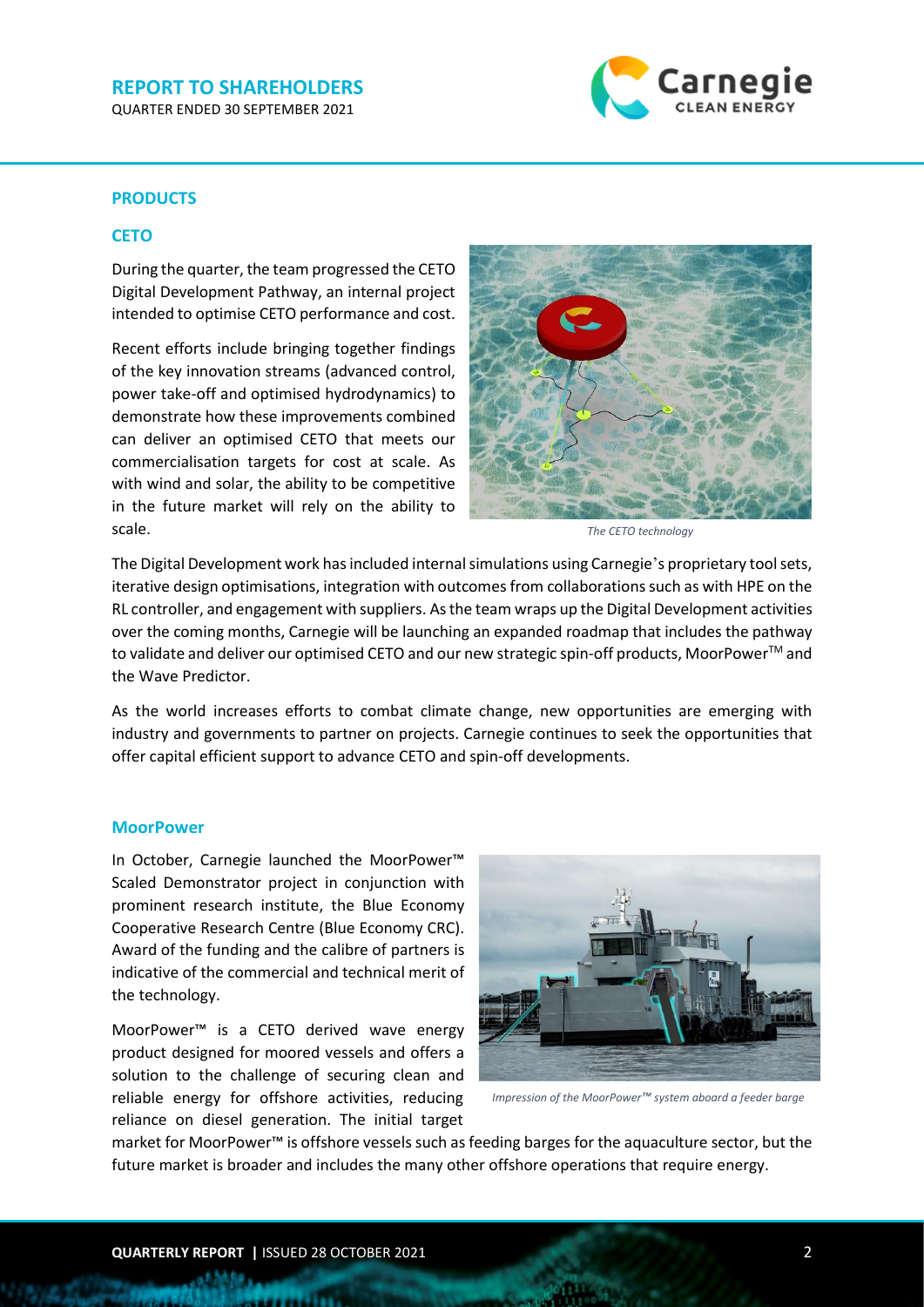

Over the next 2 years, Carnegie will design, develop, build and operate a scaled demonstrator of the MoorPower™ technology just offshore from its headquarters and research facility in North Fremantle, Western Australia. This \$3.4m MoorPower™ Scaled Demonstrator project will be delivered with funding support from the Blue Economy CRC and in close collaboration with a consortium of partners including two of Australia's largest aquaculture companies, Huon Aquaculture and Tassal Group. Academic and industry partners include DNV GL Australia, Advanced Composite Structures Australia, University of Tasmania, Climate KIC/Australian Ocean Energy Group, AMC Search and University of Queensland. The project is supported by \$1.35m cash from the Blue Economy CRC, \$265k cash from Carnegie and \$1.8m of in-kind support from the project partners. Carnegie is excited to work with the project team to deliver value to the blue economy sector and our shareholders. Further information about MoorPower™ and the project was made available during a recorded webinar, which is available on Carnegie'[s website.](https://www.carnegiece.com/carnegie-launches-moorpower-project/#MoorPower_Webinar)

**Mr Mark Asman, Head of Aquaculture, Tassal Group, has stated,** *"As population increases, wild harvest stocks decrease, and farming land and freshwater is restricted, aquaculture is providing a source of renewable protein farmed through sustainable practices.* 

*"Partnerships like this ensure our industry continues to deliver the benefits of highperformance sustainable innovation, research and development (R&D) and change practices.* 

*"Through the introduction of novel oceanic renewable energy sources, aquaculture will continue to offer healthy seafood produced with a low carbon footprint."*



*Schematic of the MoorPower™ system in a feeder barge application*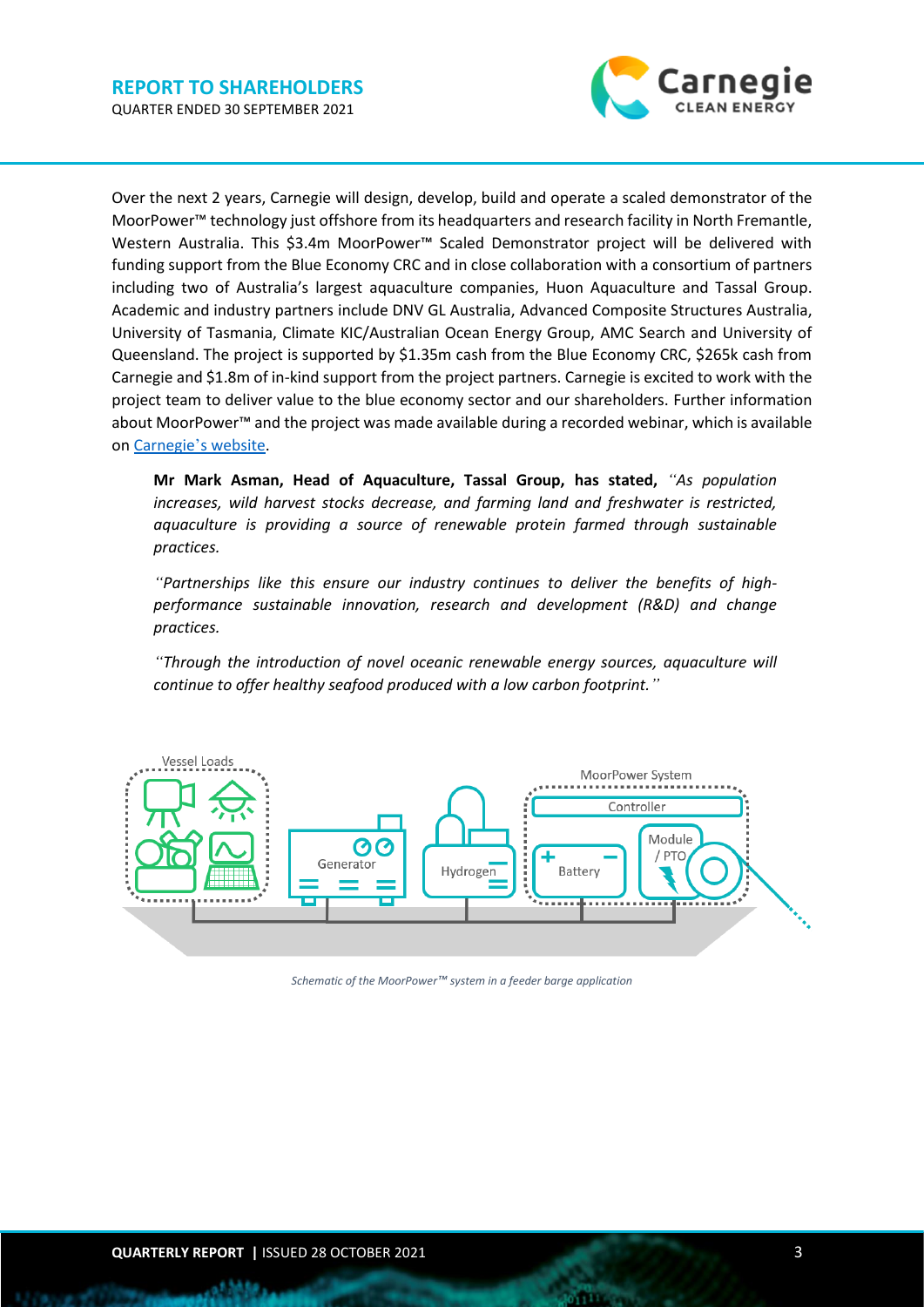

### **CORPORATE**

At the start of the quarter, Carnegie received \$1 million for the sale of a gold royalty held by the Company over part of the Higginsville Gold Project in Western Australia which was sold back to Project Owner Karora Resources Limited.

Carnegie's Annual General Meeting will be held in person at Swan Yacht Club, Riverside Road, East Fremantle WA 6158 on Tuesday, 23 November 2021 at 9:00am (AWST). Shareholders are invited to attend, hear from the team and ask any questions they may have.

Shareholders can view and download the Annual Report, Notice of Annual General Meeting and accompanying Explanatory Memorandum on the company's website at [www.carnegiece.com](http://www.carnegiece.com/) or from the ASX website at [www.asx.com.au.](http://www.asx.com.au/)

#### **FINANCIAL NOTES**

At the end of the Quarter, the company had approximately \$4.4m in cash reserves. It is noted that careful management of company funds and assets continues and has meant that significant progress has been made with highly efficient use of capital. The company remains debt free and in a strong position financially.

Note 6 to Appendix 4C:

Payments to related parties of the entity and their associates were made during the quarter. In total, approximately \$66k was paid to Directors and associates for salaries, superannuation and contracted services.

This announcement has been authorised by the Chairman and Company Secretary.

#### **For more information**

Carnegie Clean Energy Limited +61 8 6168 8400 [enquiries@carnegiece.com](mailto:enquiries@carnegiece.com) [www.carnegiece.com](http://www.carnegiece.com/)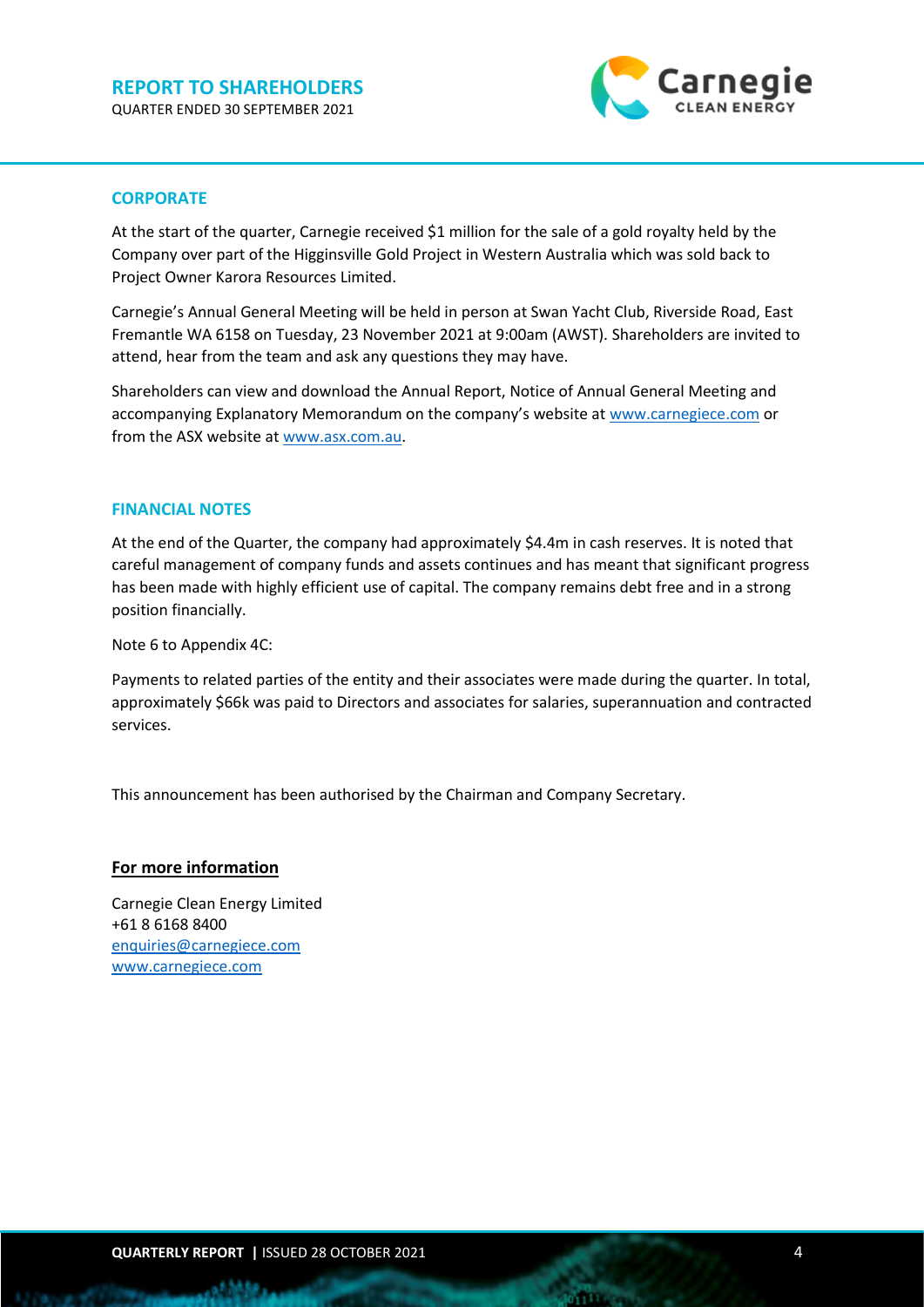# **Appendix 4C**

# **Quarterly cash flow report for entities subject to Listing Rule 4.7B**

| Name of entity                |                                   |
|-------------------------------|-----------------------------------|
| CARNEGIE CLEAN ENERGY LIMITED |                                   |
| <b>ABN</b>                    | Quarter ended ("current quarter") |

| 69 009 237 736 |
|----------------|
|----------------|

30 September 2021

| <b>Consolidated statement of cash flows</b> |                                                     | <b>Current quarter</b><br>\$A'000 | Year to date<br>$(3$ months)<br>\$A'000 |
|---------------------------------------------|-----------------------------------------------------|-----------------------------------|-----------------------------------------|
| 1.                                          | Cash flows from operating activities                |                                   |                                         |
| 1.1                                         | Receipts from customers                             | 1,116                             | 1,116                                   |
| 1.2                                         | Payments for                                        |                                   |                                         |
|                                             | research and development<br>(a)                     | (64)                              | (64)                                    |
|                                             | (b)<br>product manufacturing and operating<br>costs | (30)                              | (30)                                    |
|                                             | advertising and marketing<br>(c)                    | (4)                               | (4)                                     |
|                                             | leased assets<br>(d)                                | (21)                              | (21)                                    |
|                                             | staff costs<br>(e)                                  | (422)                             | (422)                                   |
|                                             | (f)<br>administration and corporate costs           | (206)                             | (206)                                   |
| 1.3                                         | Dividends received (see note 3)                     |                                   |                                         |
| 1.4                                         | Interest received                                   |                                   |                                         |
| 1.5                                         | Interest and other costs of finance paid            |                                   |                                         |
| 1.6                                         | Income taxes paid                                   |                                   |                                         |
| 1.7                                         | Government grants and tax incentives                | 123                               | 123                                     |
| 1.8                                         | Other                                               |                                   |                                         |
| 1.9                                         | Net cash from / (used in) operating<br>activities   | 492                               | 492                                     |

| 2.  |                             | Cash flows from investing activities |
|-----|-----------------------------|--------------------------------------|
| 2.1 | Payments to acquire or for: |                                      |
|     | (a)                         | entities                             |
|     | (b)                         | businesses                           |
|     | (c)                         | property, plant and equipment        |
|     | (d)                         | investments                          |
|     | (e)                         | intellectual property                |
|     | (f)                         | other non-current assets             |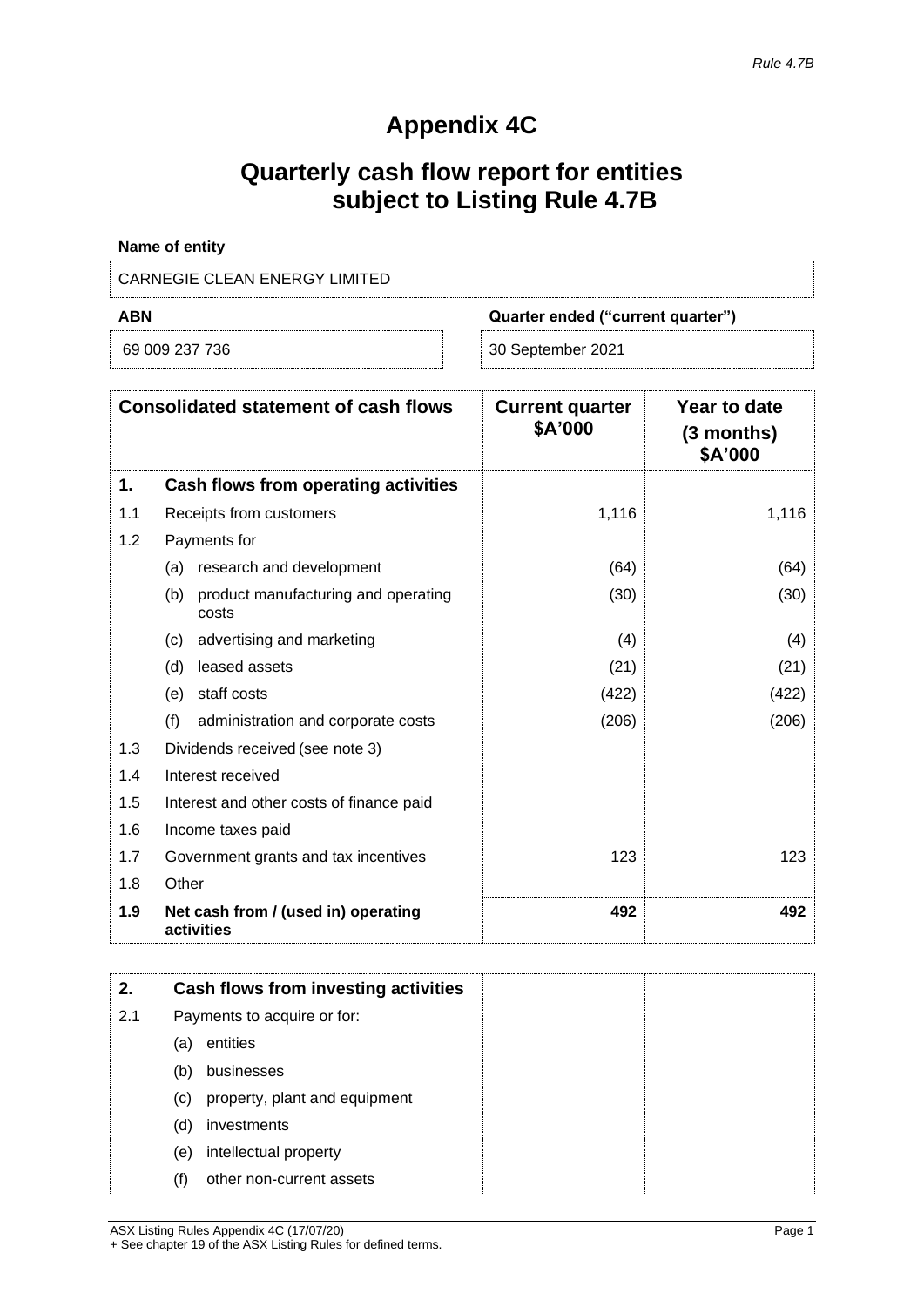| <b>Consolidated statement of cash flows</b> |                                                   | <b>Current quarter</b><br>\$A'000 | Year to date<br>$(3$ months)<br>\$A'000 |
|---------------------------------------------|---------------------------------------------------|-----------------------------------|-----------------------------------------|
| $2.2^{\circ}$                               | Proceeds from disposal of:                        |                                   |                                         |
|                                             | entities<br>(a)                                   |                                   |                                         |
|                                             | (b)<br>businesses                                 |                                   |                                         |
|                                             | property, plant and equipment<br>(c)              | 1                                 |                                         |
|                                             | (d)<br>investments                                |                                   |                                         |
|                                             | intellectual property<br>(e)                      |                                   |                                         |
|                                             | (f)<br>other non-current assets                   |                                   |                                         |
| 2.3                                         | Cash flows from loans to other entities           |                                   |                                         |
| 2.4                                         | Dividends received (see note 3)                   |                                   |                                         |
| 2.5                                         | Other                                             |                                   |                                         |
| 2.6                                         | Net cash from / (used in) investing<br>activities | 1                                 |                                         |

| 3.   | Cash flows from financing activities                                                          |     |     |
|------|-----------------------------------------------------------------------------------------------|-----|-----|
| 3.1  | Proceeds from issues of equity securities<br>(excluding convertible debt securities)          |     |     |
| 3.2  | Proceeds from issue of convertible debt<br>securities                                         |     |     |
| 3.3  | Proceeds from exercise of options                                                             | 300 | 300 |
| 3.4  | Transaction costs related to issues of<br>equity securities or convertible debt<br>securities | (3) | (3) |
| 3.5  | Proceeds from borrowings                                                                      |     |     |
| 3.6  | Repayment of borrowings                                                                       |     |     |
| 3.7  | Transaction costs related to loans and<br>borrowings                                          |     |     |
| 3.8  | Dividends paid                                                                                |     |     |
| 3.9  | Other (provide details if material)                                                           |     |     |
| 3.10 | Net cash from / (used in) financing<br>activities                                             | 297 | 297 |

| 4.  | Net increase / (decrease) in cash and<br>cash equivalents for the period |       |       |
|-----|--------------------------------------------------------------------------|-------|-------|
| 4.1 | Cash and cash equivalents at beginning of<br>period                      | 3,631 | 3,631 |
| 4.2 | Net cash from / (used in) operating<br>activities (item 1.9 above)       | 492   | 492   |
| 4.3 | Net cash from / (used in) investing activities<br>(item 2.6 above)       |       |       |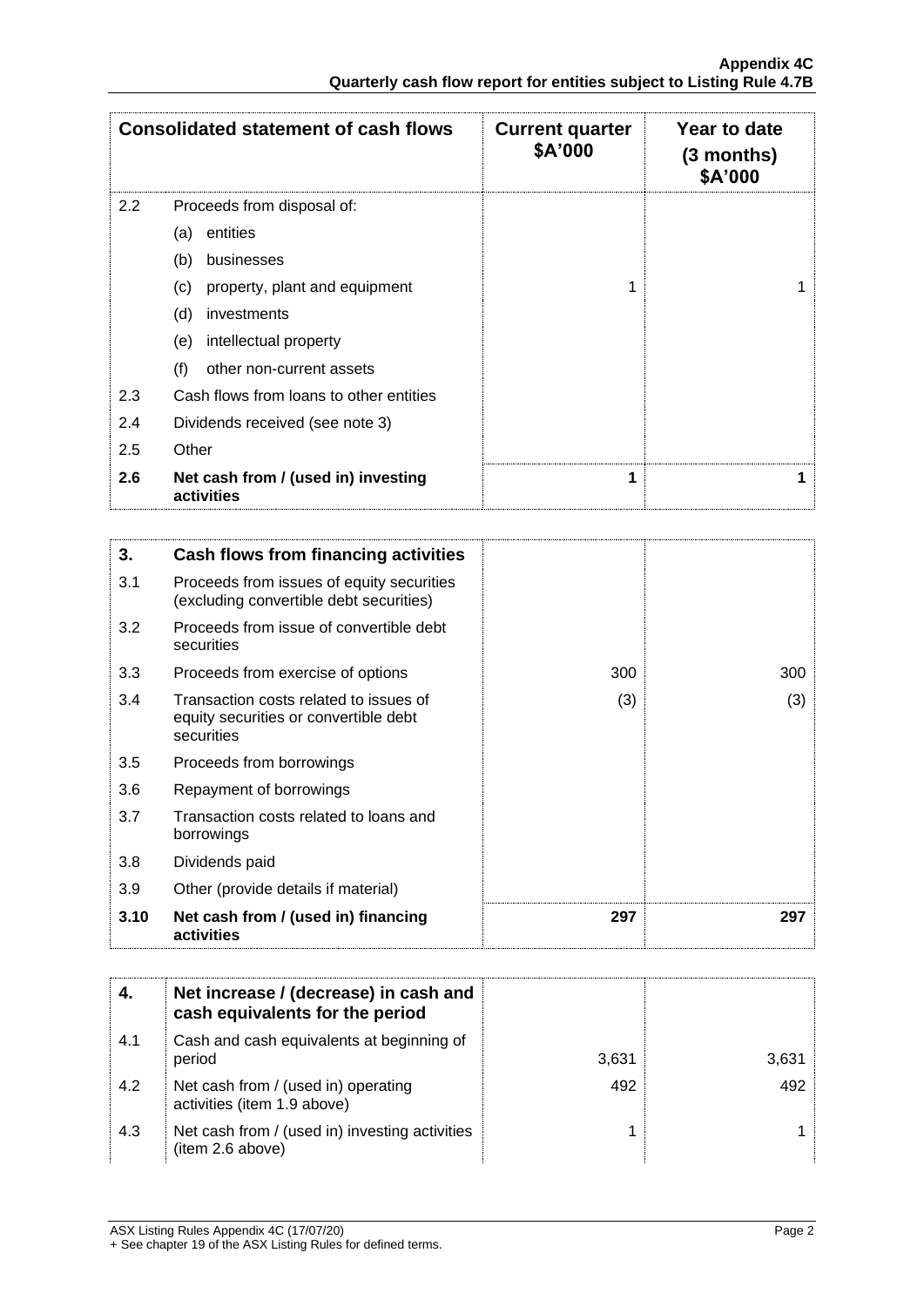| <b>Consolidated statement of cash flows</b> |                                                                    | <b>Current quarter</b><br>\$A'000 | Year to date<br>$(3$ months)<br>\$A'000 |
|---------------------------------------------|--------------------------------------------------------------------|-----------------------------------|-----------------------------------------|
| 4.4                                         | Net cash from / (used in) financing activities<br>item 3.10 above) | 297                               | 297                                     |
| 4.5                                         | Effect of movement in exchange rates on<br>cash held               |                                   |                                         |
| 4.6                                         | Cash and cash equivalents at end of<br>period                      | 4,421                             | 4.421                                   |

| 5.  | Reconciliation of cash and cash<br>equivalents<br>at the end of the quarter (as shown in the<br>consolidated statement of cash flows) to the<br>related items in the accounts | <b>Current quarter</b><br>\$A'000 | <b>Previous quarter</b><br>\$A'000 |
|-----|-------------------------------------------------------------------------------------------------------------------------------------------------------------------------------|-----------------------------------|------------------------------------|
| 5.1 | <b>Bank balances</b>                                                                                                                                                          | 2.421                             | 1.631                              |
| 5.2 | Call deposits                                                                                                                                                                 | 2,000                             | 2.000                              |
| 5.3 | <b>Bank overdrafts</b>                                                                                                                                                        |                                   |                                    |
| 5.4 | Other (provide details)                                                                                                                                                       |                                   |                                    |
| 5.5 | Cash and cash equivalents at end of<br>quarter (should equal item 4.6 above)                                                                                                  | 4,421                             | 3,631                              |

| 6.  | Payments to related parties of the entity and their<br>associates                                                                                           | <b>Current quarter</b><br><b>\$A'000</b> |
|-----|-------------------------------------------------------------------------------------------------------------------------------------------------------------|------------------------------------------|
| 6.1 | Aggregate amount of payments to related parties and their<br>associates included in item 1                                                                  |                                          |
| 6.2 | Aggregate amount of payments to related parties and their<br>associates included in item 2                                                                  |                                          |
|     | Note: if any amounts are shown in items 6.1 or 6.2, your quarterly activity report must include a description of, and an<br>explanation for, such payments. |                                          |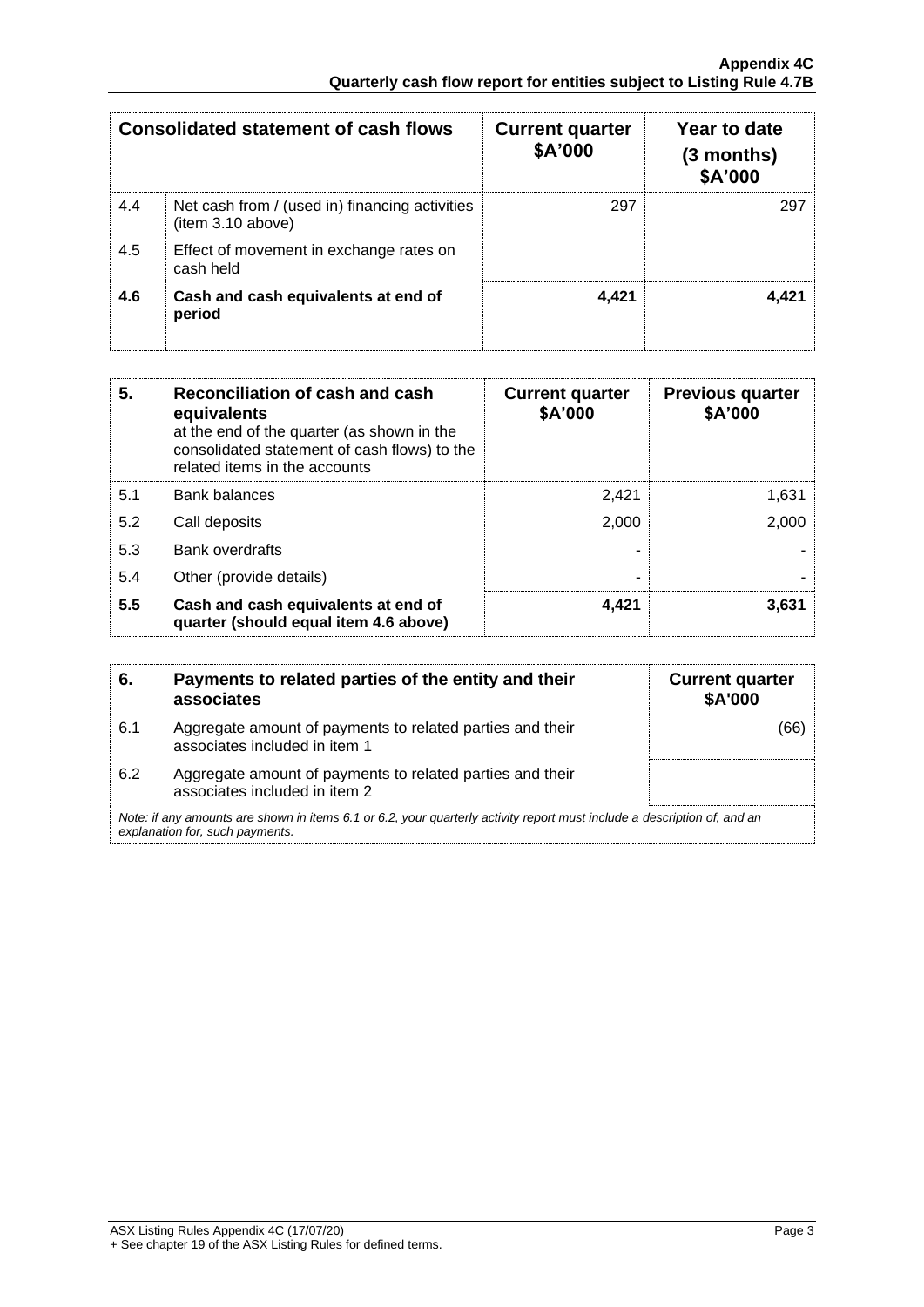| 7.  | <b>Financing facilities</b><br>Note: the term "facility' includes all forms of financing<br>arrangements available to the entity.<br>Add notes as necessary for an understanding of the<br>sources of finance available to the entity.                                                                                                               | <b>Total facility</b><br>amount at quarter<br>end<br>\$A'000 | Amount drawn at<br>quarter end<br>\$A'000 |
|-----|------------------------------------------------------------------------------------------------------------------------------------------------------------------------------------------------------------------------------------------------------------------------------------------------------------------------------------------------------|--------------------------------------------------------------|-------------------------------------------|
| 7.1 | Loan facilities                                                                                                                                                                                                                                                                                                                                      |                                                              |                                           |
| 7.2 | Credit standby arrangements                                                                                                                                                                                                                                                                                                                          |                                                              |                                           |
| 7.3 | Other (please specify)                                                                                                                                                                                                                                                                                                                               |                                                              |                                           |
| 7.4 | <b>Total financing facilities</b>                                                                                                                                                                                                                                                                                                                    |                                                              |                                           |
| 7.5 | Unused financing facilities available at quarter end                                                                                                                                                                                                                                                                                                 |                                                              |                                           |
| 7.6 | Include in the box below a description of each facility above, including the lender, interest<br>rate, maturity date and whether it is secured or unsecured. If any additional financing<br>facilities have been entered into or are proposed to be entered into after quarter end,<br>include a note providing details of those facilities as well. |                                                              |                                           |
|     |                                                                                                                                                                                                                                                                                                                                                      |                                                              |                                           |

| 8.  |                                                                                                                                                         | Estimated cash available for future operating activities                                                                                                                                                               | \$A'000 |
|-----|---------------------------------------------------------------------------------------------------------------------------------------------------------|------------------------------------------------------------------------------------------------------------------------------------------------------------------------------------------------------------------------|---------|
| 8.1 | Net cash from / (used in) operating activities (item 1.9)                                                                                               |                                                                                                                                                                                                                        | 488     |
| 8.2 |                                                                                                                                                         | Cash and cash equivalents at quarter end (item 4.6)                                                                                                                                                                    | 4,421   |
| 8.3 |                                                                                                                                                         | Unused finance facilities available at quarter end (item 7.5)                                                                                                                                                          |         |
| 8.4 |                                                                                                                                                         | Total available funding (item $8.2 +$ item $8.3$ )                                                                                                                                                                     | 4.421   |
| 8.5 | item 8.1)                                                                                                                                               | Estimated quarters of funding available (item 8.4 divided by                                                                                                                                                           | N/A     |
|     |                                                                                                                                                         | Note: if the entity has reported positive net operating cash flows in item 1.9, answer item 8.5 as "N/A". Otherwise, a<br>figure for the estimated quarters of funding available must be included in item 8.5.         |         |
| 8.6 |                                                                                                                                                         | If item 8.5 is less than 2 quarters, please provide answers to the following questions:                                                                                                                                |         |
|     | 8.6.1<br>Does the entity expect that it will continue to have the current level of net operating<br>cash flows for the time being and, if not, why not? |                                                                                                                                                                                                                        |         |
|     | Answer:                                                                                                                                                 |                                                                                                                                                                                                                        |         |
|     | 8.6.2                                                                                                                                                   | Has the entity taken any steps, or does it propose to take any steps, to raise further<br>cash to fund its operations and, if so, what are those steps and how likely does it<br>believe that they will be successful? |         |
|     | Answer:                                                                                                                                                 |                                                                                                                                                                                                                        |         |
|     | Does the entity expect to be able to continue its operations and to meet its business<br>8.6.3<br>objectives and, if so, on what basis?                 |                                                                                                                                                                                                                        |         |
|     | Answer:                                                                                                                                                 |                                                                                                                                                                                                                        |         |
|     |                                                                                                                                                         | Note: where item 8.5 is less than 2 quarters, all of questions 8.6.1, 8.6.2 and 8.6.3 above must be answered.                                                                                                          |         |
|     |                                                                                                                                                         |                                                                                                                                                                                                                        |         |